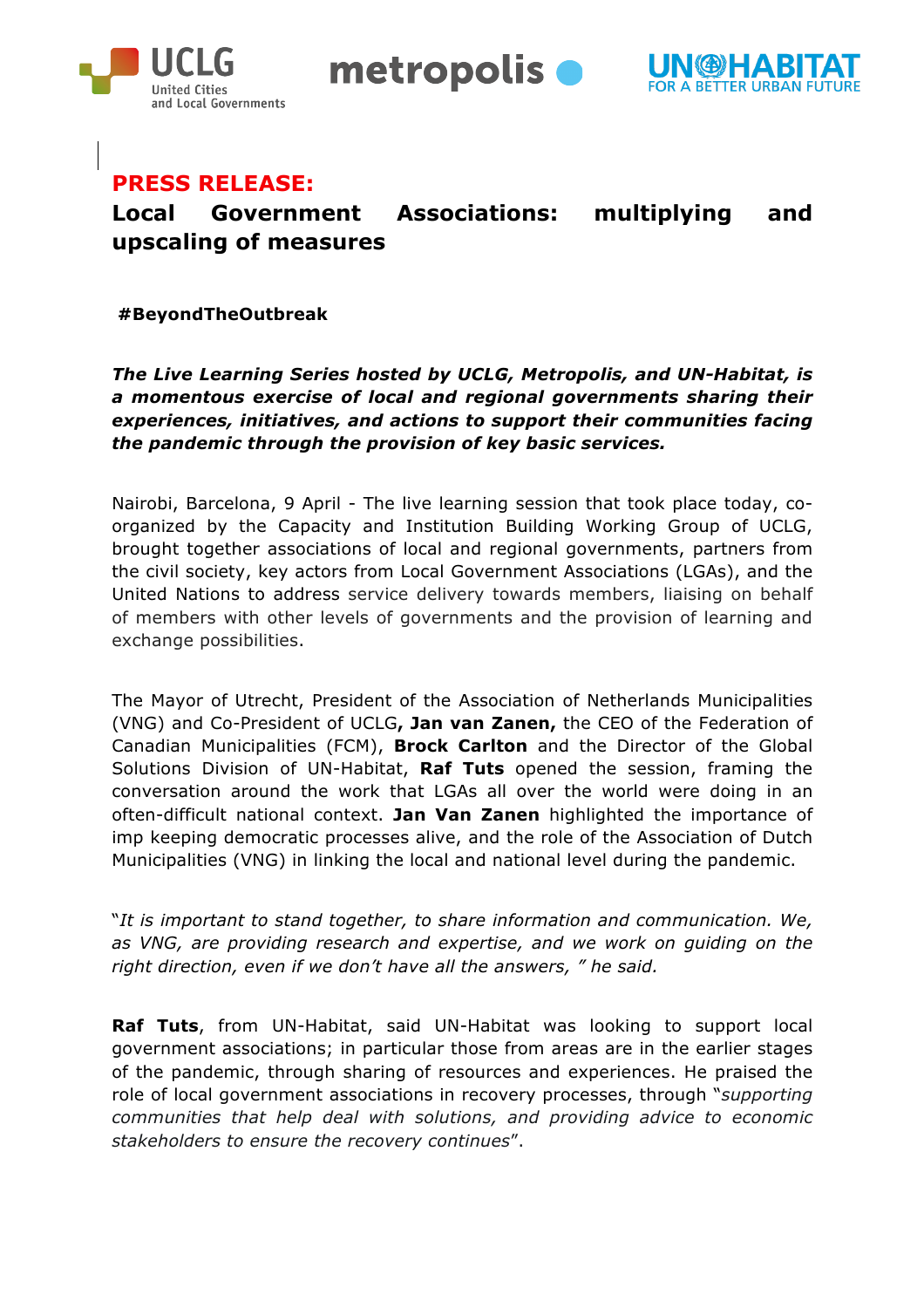





**Brock Carlton,** CEO of the Federation of Canadian Municipalities highlighted the important role of the associations in laying out demands from their members to national governments. In his words, "we need to gather the needs and challenges from cities, into a coherent list of policies. We are the joint voice that says that we need these measures". Over 160 participants attended the session that explored how the outbreak affected the work of local governments and their associations. The first part of the session was a roundtable between CEOs of LGAs, discussing challenges and actions of associations, and was moderated by the Co-President of the UCLG Working group of Capacity and Institution Building **Sebastien Hamel.**

The **Frente Nacional de Prefeitos** and the **National Confederation of Municipalities** from Brazil, the **Spanish Federation of Municipalities and Provinces**, the **South African Local Governments' Association**, and the **League of Cities of the Philippines** gathered to showcase what Local Governments Associations from all over the world were bringing to the table during the outbreak and beyond**. Some of the key questions posed included:** 

*What new services are being developed? Are new products available? What are the political challenges related to the intergovernmental coordination of the emergency? How can local approaches and methodologies be replicated? Have the associations been able to adapt to a new context?*

Information provision and coordination among spheres of government **as a critical issue to be** addressed to guarantee that the needs of the citizens are met and that efficiency is guaranteed. On-line platforms are being developed to share knowledge and provide answers to frequently asked questions to municipalities, particularly smaller ones. Looking ahead this crisis should help us determine the capacity building agenda of the local governments associations to support their membership.

One of the recurring themes of the live learning exercises has been how societies can provide, in the aftermath of a crisis, greater access to opportunities. This was brought up in the **interactive dialogue** and was structured around the challenges and priorities raised by the associations, with participants from the **Consortium of Provincial Autonomous Governments of Ecuador CONGOPE, United Cities of France, the Association of Indonesian Municipalities, the Italian Association of Cities and Regions of Europe and the Turkish Association of Municipalities.**

Participants discussed how the world will look in the years ahead, focusing on how solidarity and decentralized cooperation among communities, and dialogue between states and local and regional governments will be key to resolving the current challenges.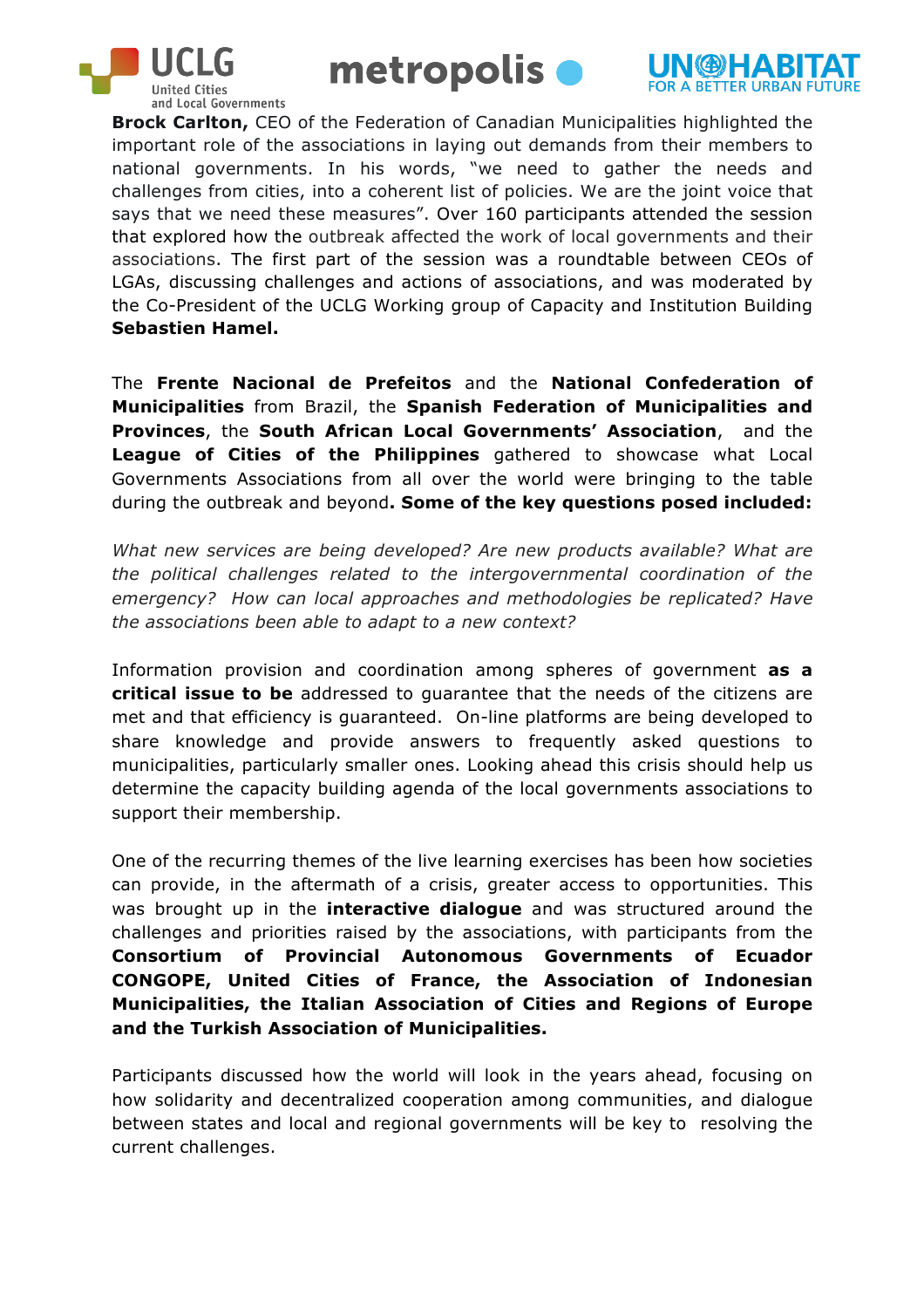



The financial feasibility of local governments systems around the world which, run public service provision without the usual sources of income is a great concern for Local Governments Associations and need to be urgently brought to the attention of national and regional governments.

metropolis  $\bullet$ 

The session wrap-up was facilitated by **Elkin Velasquez**, UN-Habitat's Regional Representative for Latin America and the Caribbean, who said it was essential to consolidate the important role that local governments (at all levels) have been playing in policy making, but also to enhance their capacity to strengthen their membership and provide new services to their members.

**Emilia Saiz**, the Secretary General of UCLG, closed the session, stating that LGAs had to be creative, and see what should to be changed to be fit for purpose and truly respond to the needs of their membership. She highlighted that the COVID-19 outbreak has *"acted as a magnifying glass, that shows us how the problems that we already have are exacerbated. This also refers to the governance aspect. LRGs will need a different space in the decision-making in the aftermath in order to not go back to how things were. Articulating a joint response with concrete proposals will be critical and a responsibility that UCLG is willing to undertake together with its partners, member cities and associations".*

**The live learning exercises will continue throughout the month** on Wednesdays and Thursdays during the crisis. Access to technology in service delivery during the current crisis, Migration, Culture, Local Economic Development and Local Finances will be among the topics covered as cities around the world are looking at how to overcome challenges with a new generation of solutions.

#### **About United Cities and Local Governments (UCLG):**

UCLG is the global organization of local and regional governments and their associations that represents and defends their interests on the world stage. Representing 70 per cent of the world's population, UCLG members are present in all world regions: Africa, Asia Pacific, Europe, Eurasia, Middle East-West Asia, Latin America and North America organised in seven continental sections, a metropolitan section and a regional forum. This network covers more than 240,000 cities, regions and metropolises and more than 175 local and regional government associations present in 140 countries. UCLG includes among its main areas of political interest local democracy, climate change and environmental protection, the achievement of Sustainable Development Goals, local finance, urban development and city diplomacy for peacebuilding. Visit www.uclg.org and follow @uclg\_org for more.

#### **About UN-Habitat**